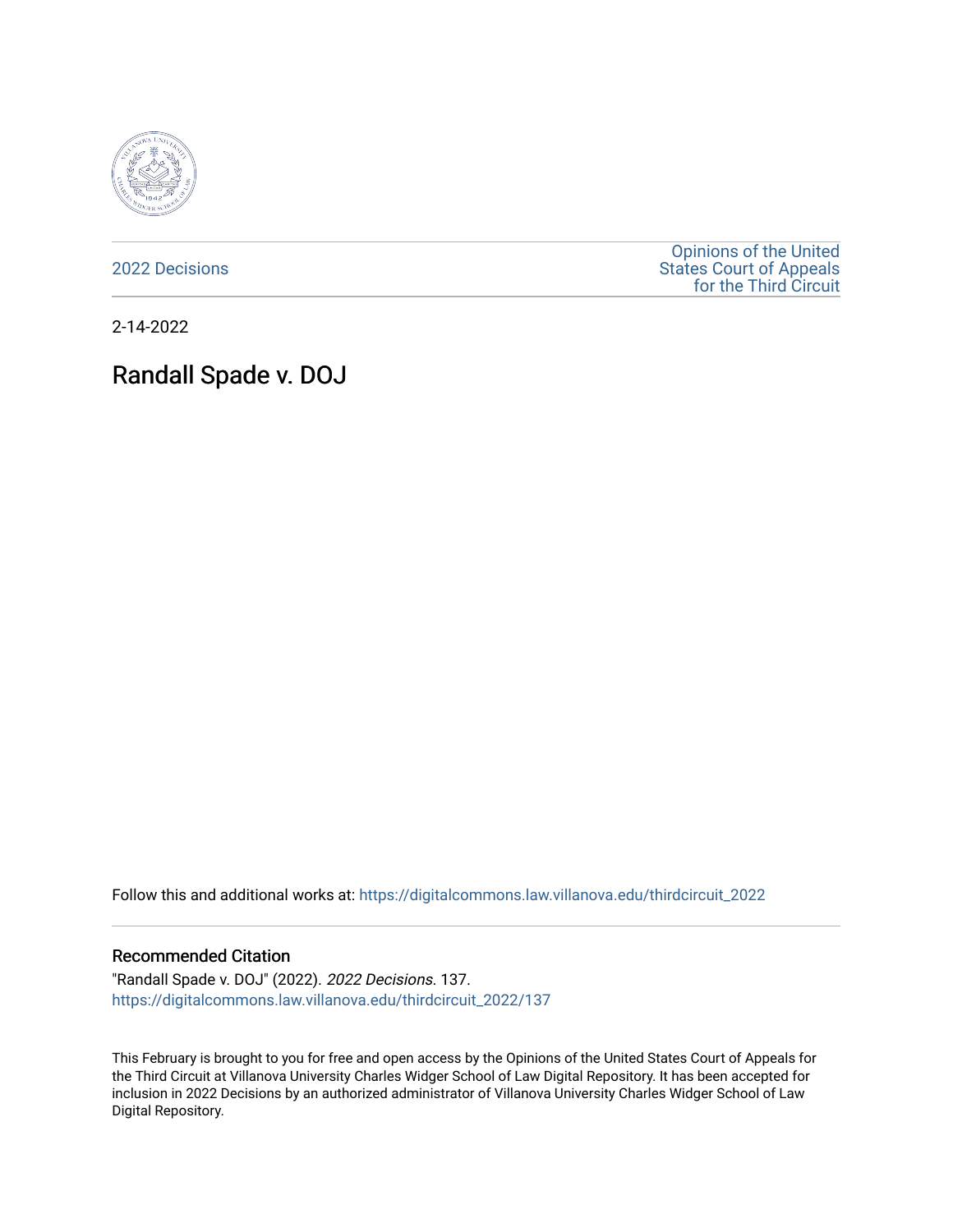## **NOT PRECEDENTIAL**

# UNITED STATES COURT OF APPEALS FOR THE THIRD CIRCUIT

\_\_\_\_\_\_\_\_\_\_\_\_\_

No. 21-1865 \_\_\_\_\_\_\_\_\_\_\_\_\_

## RANDALL L. SPADE, Appellant

v.

# UNITED STATES DEPARTMENT OF JUSTICE \_\_\_\_\_\_\_\_\_\_\_\_\_

On Appeal from the United States District Court for the Middle District of Pennsylvania (D.C. Civil No. 4-15-cv-02513) District Judge: Honorable Matthew W. Brann

\_\_\_\_\_\_\_\_\_\_\_\_\_

Submitted Pursuant to Third Circuit L.A.R. 34.1(a) January 24, 2022

\_\_\_\_\_\_\_\_\_\_\_\_\_

Before: CHAGARES, Chief Judge, McKEE and MATEY, Circuit Judges

(Filed: February 14, 2022) \_\_\_\_\_\_\_\_\_\_\_\_

> OPINION\* \_\_\_\_\_\_\_\_\_\_\_\_

<sup>\*</sup> This disposition is not an opinion of the full Court and, pursuant to I.O.P. 5.7, does not constitute binding precedent.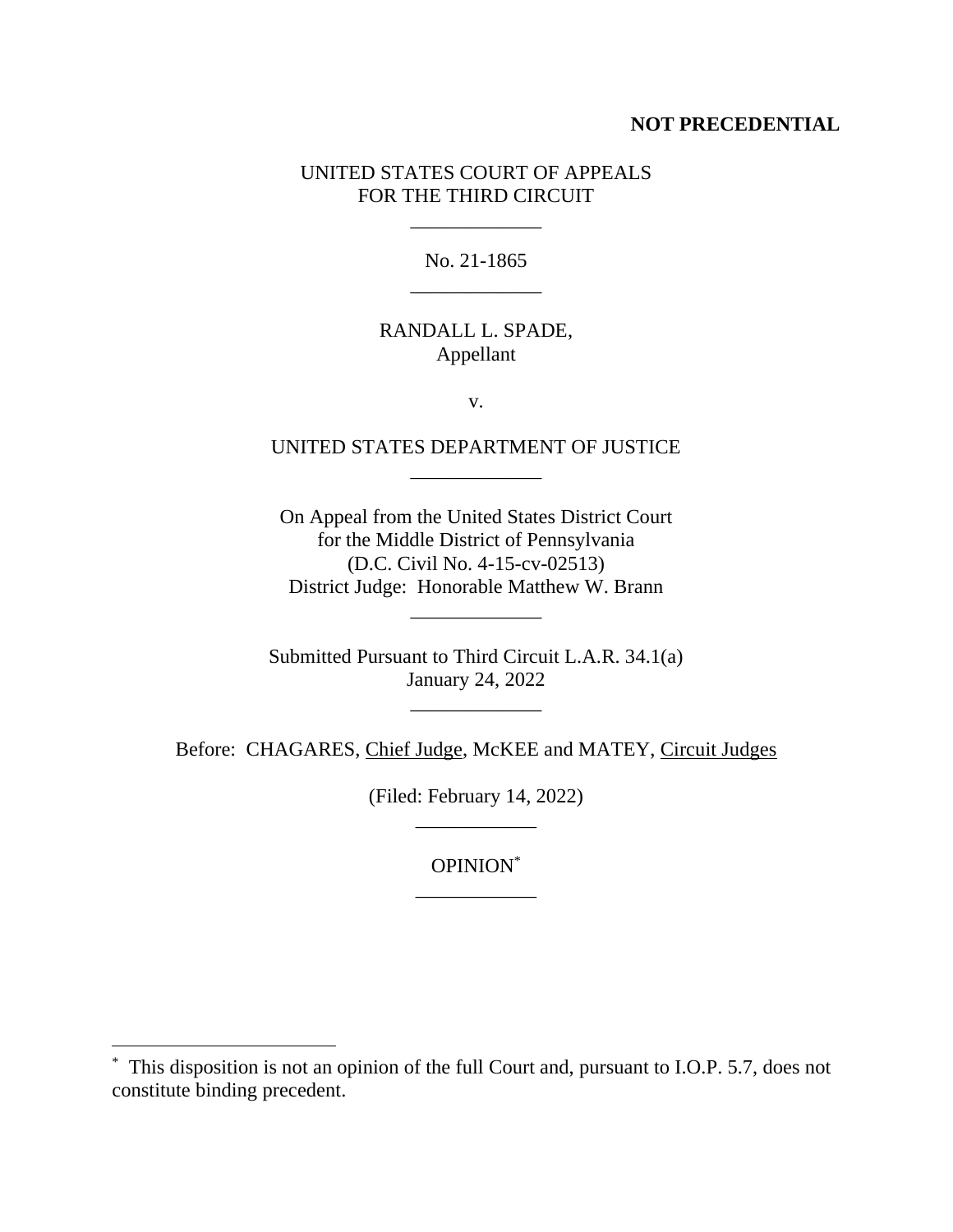### CHAGARES, Chief Judge.

Appellant Randall Spade brought this action pursuant to the Federal Tort Claims Act ("FTCA"), 28 U.S.C. § 1346(b), and the Pennsylvania Political Subdivision Tort Claims Act, 42 Pa. Cons. Stat. §§ 8541, et seq. Spade alleges that the Bureau of Prisons ("BOP") negligently provided his personal information to inmates at the prison where he worked as a corrections officer. The District Court concluded that it did not have subject matter jurisdiction over Spade's claims because the Federal Employees' Compensation Act ("FECA") provided the exclusive remedy for injuries sustained by a federal employee acting in the scope of his employment. The District Court accordingly dismissed the amended complaint under Federal Rule of Civil Procedure 12(b)(1). For the reasons that follow, we will affirm the order of the District Court.

### I.

We write primarily for the parties and recite only the facts essential to our decision. At all relevant times, Spade served as a corrections officer at the United States Penitentiary in Lewisburg, Pennsylvania. In September 2011, as Spade was escorting an inmate to his cell, the inmate suggested that he knew that Spade resided in Richfield, Pennsylvania with his family. The same inmate began to recite Spade's social security number. Spade reported this interaction to a federal official, and a subsequent investigation revealed that Spade's unredacted personal information had been mistakenly provided to the inmate in response to a Freedom of Information Act request.

Other corrections officers at the Lewisburg prison overheard inmates reciting Spade's personal information or claiming to have such information memorized between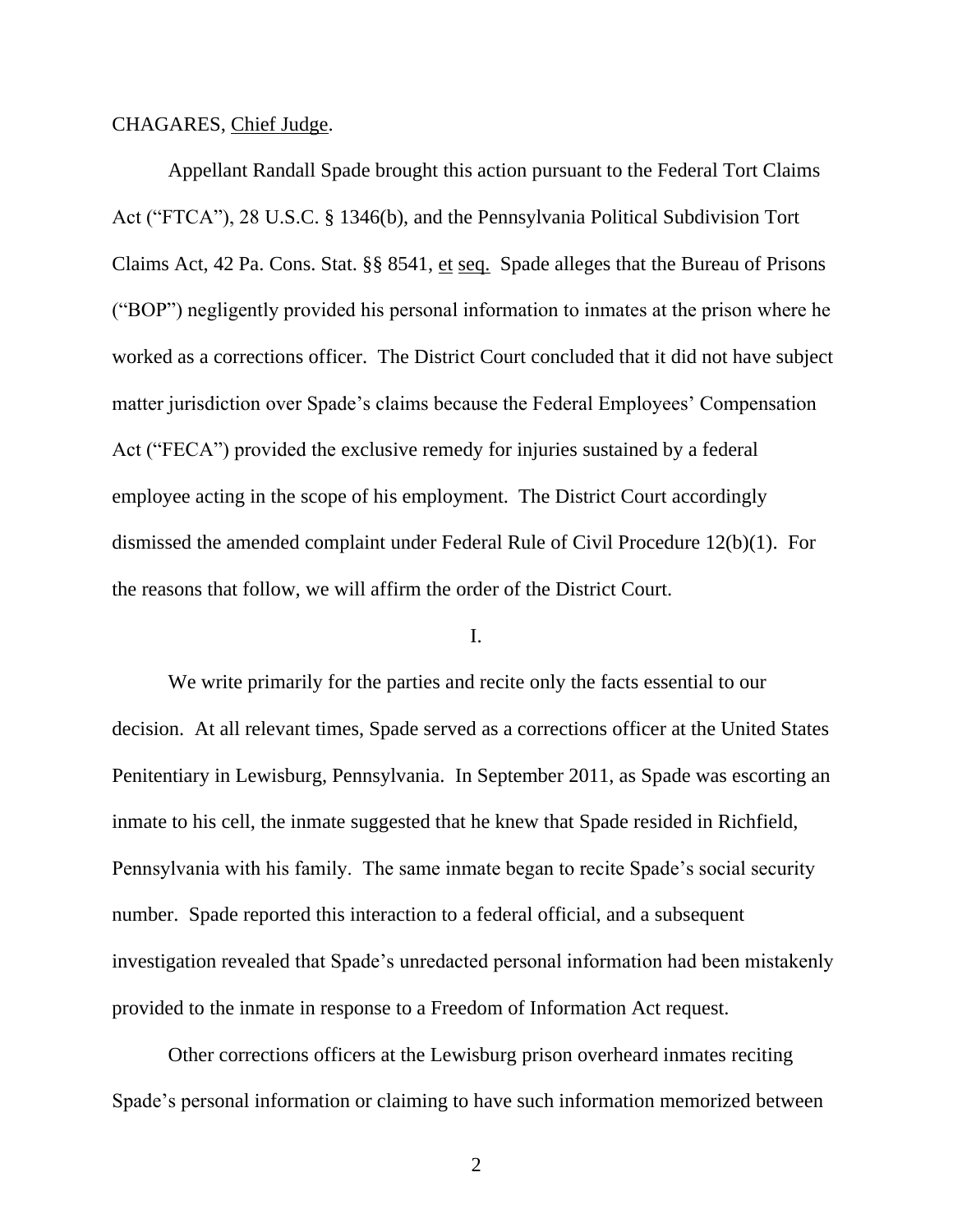November and December 2011. As a result, Spade alleges that he suffers extreme emotional distress, fears for his and his family's safety, and has experienced detrimental effects on his work environment. Spade also incurred, and continues to incur, medical costs associated with his injury.

In December 2015, Spade filed this action bringing claims for negligent infliction of emotional distress under the FTCA and the Pennsylvania Political Subdivision Tort Claims Act, a Pennsylvania state statute that operates similarly to the FTCA. Spade filed an amended complaint in November 2017. The District Court dismissed that complaint for failure to state a claim and held that Spade's claims must be dismissed because Spade failed to identify "any Pennsylvania authority creating liability for the negligent handling or disclosure of personal information[.]" Spade v. U.S. Dep't of Just., 2018 WL 2113888, at \*2 (M.D. Pa. May 8, 2018) ("Spade I"), vacated and remanded sub nom. Spade v. United States, 763 F. App'x 294 (3d Cir. 2019) ("Spade II"). Spade appealed that dismissal.

While the appeal was pending, the Pennsylvania Supreme Court issued a decision holding that employers had a duty of care to employees when collecting and storing employees' personal information. See Dittman v. UPMC, 196 A.3d 1036, 1048 (Pa. 2018). This Court remanded the case to the District Court with instructions that the District Court obtain a determination from the Department of Labor ("DOL") as to whether FECA barred Spade's claims, and, if not, that the District Court address the effect of Dittman. Spade II, 763 F. App'x at 295–96.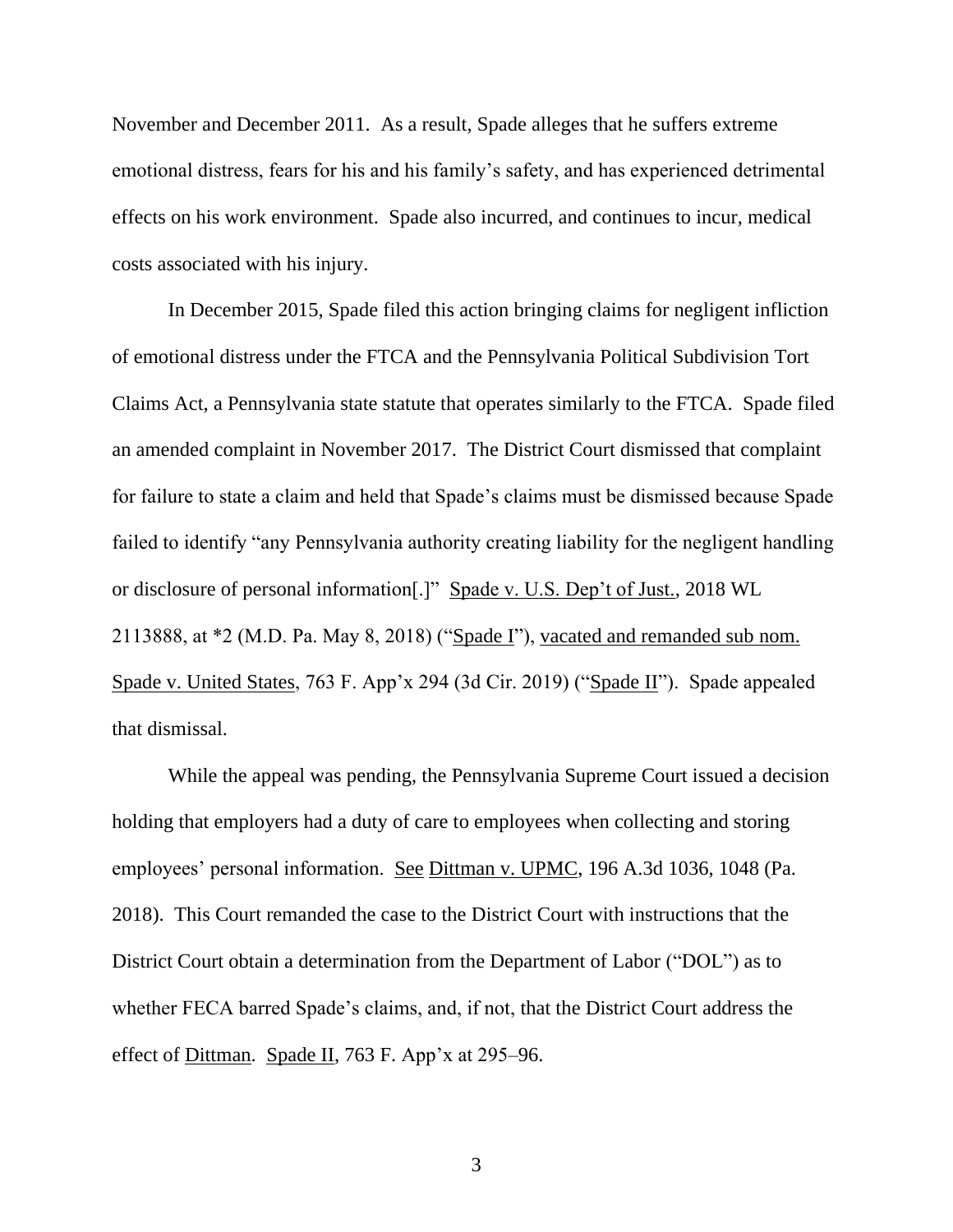Spade then pursued his claims before the DOL, which denied Spade's claims. The DOL determined that Spade "established that [he was] a Federal civilian employee who filed a timely claim," and that the evidence supported that the events happened as described and "within the performance of duty." D.C. Doc. No. 32-1, Attach. B ("DOL Op.") at 2. Spade's claims were nevertheless denied because he failed to submit to the DOL the requested medical evidence.

Following the DOL's denial, the Government moved to dismiss the amended complaint. The District Court granted that motion pursuant to Rule 12(b)(1), finding that it lacked subject matter jurisdiction. That order forms the basis for this appeal. The court reasoned that the DOL had rendered a decision on the merits of Spade's claims and determined that the claims were covered by FECA. The court held that because FECA applied, the District Court lacked subject matter jurisdiction over the case. Spade timely appealed.

### $II.<sup>1</sup>$

Spade invoked the District Court's jurisdiction under 18 U.S.C. §§ 1331, 1343 and 1367, but the District Court held that it lacked subject matter jurisdiction because the DOL had determined that FECA covered Spade's emotional distress claims.

FECA provides federal employees with a comprehensive remedy for injuries

 $<sup>1</sup>$  We have appellate jurisdiction over the District Court's dismissal of the complaint</sup> under 28 U.S.C. § 1291. We exercise plenary review over a district court's dismissal for lack of subject matter jurisdiction under Rule 12(b)(1). Ellison v. Am. Bd. of Orthopaedic Surgery, 11 F.4th 200, 205 n.2 (3d Cir. 2021). In assessing a factual attack on the District Court's subject matter jurisdiction, we may consider evidence outside the amended complaint. See Gotha v. United States, 115 F.3d 176, 178–79 (3d Cir. 1997).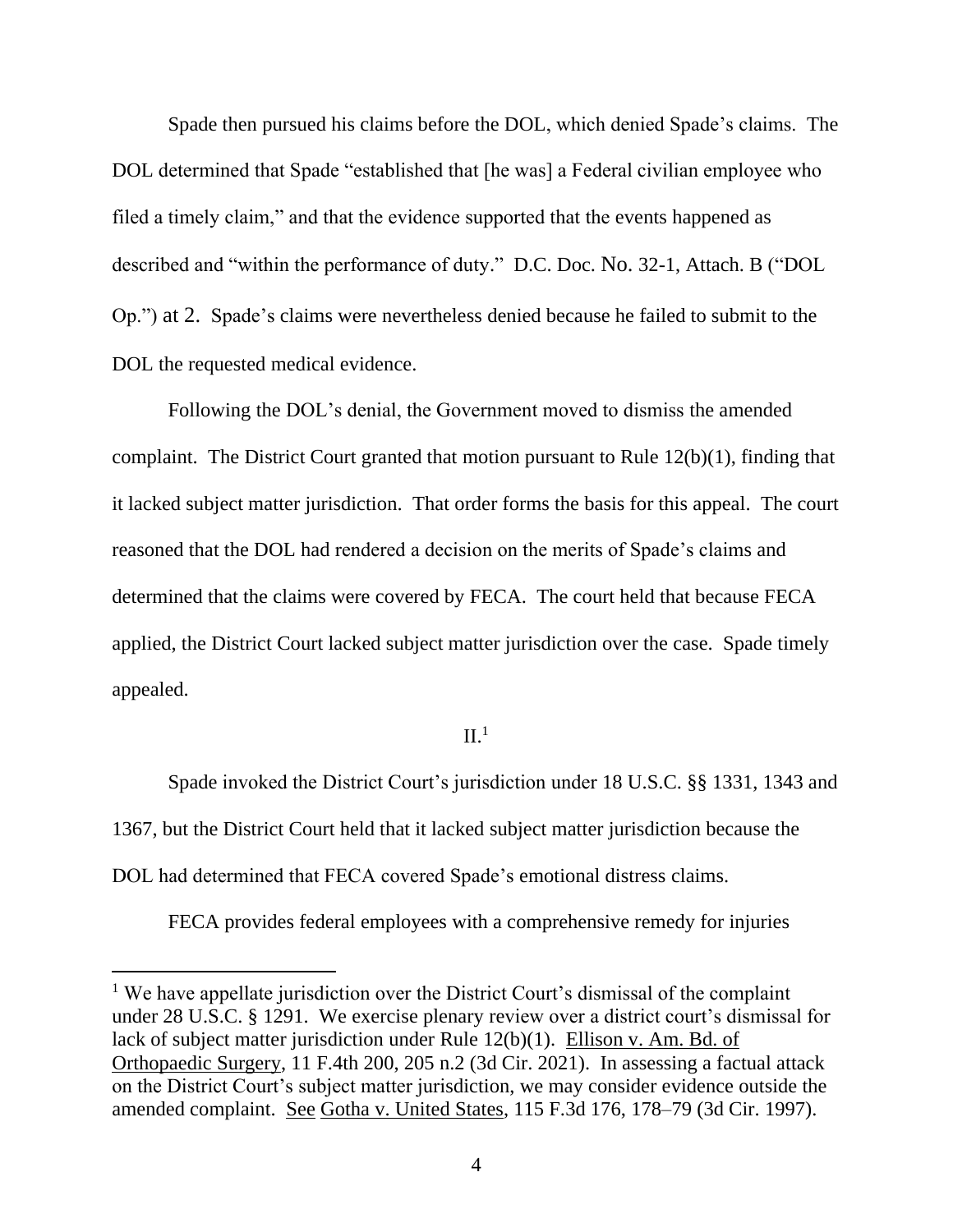sustained "in the performance of duty." 5 U.S.C. § 8102(a). FECA guarantees federal employees "the right to receive immediate, fixed benefits, regardless of fault and without need for litigation, but in return they lose the right to sue the Government." Lockheed Aircraft Corp. v. United States, 460 U.S. 190, 194 (1983). FECA is thus the exclusive remedy for federal employees seeking compensation for covered injuries. 5 U.S.C. § 8116(c). Whether a claim is covered by FECA is a determination made by the Secretary of Labor (the "Secretary"). See Heilman v. United States, 731 F.2d 1104, 1109 (3d Cir. 1984). The Secretary's coverage determination, as well as the amount of any award, "is final, and review of any kind by a court is absolutely barred." Id. (citing 5 U.S.C. § 8128(b)(2)).

FECA operates as a jurisdictional bar. This Court has explained that if "a claim is covered under FECA, then the federal courts have no subject matter jurisdiction to entertain the action, since the United States has not otherwise waived its sovereign immunity to suit." Id. Where there is a "substantial question" as to whether FECA covers the claim, courts should not hear that claim. Id. at 1110. "A 'substantial question' exists unless it is certain that the Secretary would find no coverage." Id.

Spade makes three arguments that FECA does not bar his claims. First, he argues that there is a Circuit split as to whether FECA covers emotional distress claims that are not associated with a physical injury. The Court of Appeals for the Ninth Circuit has indeed held that FECA does not cover emotional distress injuries that are "divorced from any claim of physical harm." Sheehan v. United States, 896 F.2d 1168, 1174 (9th Cir.), as amended, 917 F.2d 424 (9th Cir. 1990); see also Moe v. United States, 326 F.3d 1065,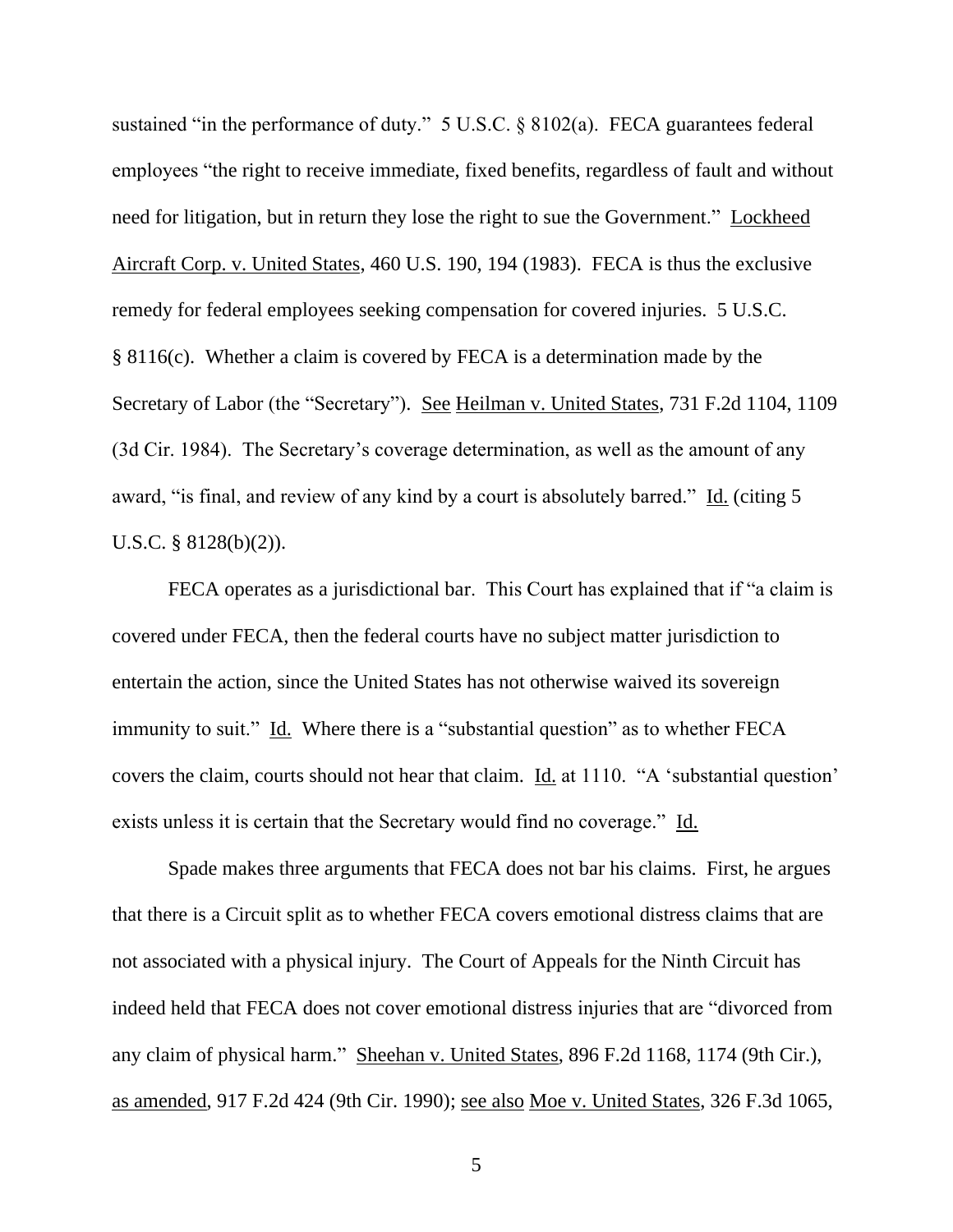1068 (9th Cir. 2003). But as the District Court noted, this is a minority position. This Court has taken the position that the Secretary's determinations regarding FECA coverage and scope are final and unreviewable by any court, see Heilman, 731 F.2d at 1109, a position held by many of our sister Courts of Appeals, see, e.g., Mathirampuzha v. Potter, 548 F.3d 70, 82 (2d Cir. 2008) ("Only the Ninth Circuit has taken the position . . . that a federal court decides the threshold question whether the type of injury alleged falls within the scope of FECA coverage . . . ."); Swafford v. United States, 998 F.2d 837, 841 (10th Cir. 1993) ("The Secretary of Labor, not the Tenth Circuit, has the final say as to the scope of FECA."); McDaniel v. United States, 970 F.2d 194, 197 (6th Cir. 1992) (same). We are bound by the Secretary's determination as to whether FECA covers Spade's emotional distress claims.

Second, Spade argues that the Secretary did not deny his claims on the merits and therefore that the Secretary did not determine that FECA applied to his claims. The District Court concluded that, although the Secretary declined to award Spade compensation, the Secretary nevertheless found that FECA applied to Spade's claims. We agree. The DOL found that: (1) Spade was a federal employee; (2) the emotional distress injuries occurred as Spade claims; and (3) Spade's injuries occurred in the course of Spade's employment. The DOL clarified that Spade's claims were denied because Spade "did not submit any medical evidence containing a medical diagnosis in connection with the injury and/or event" as the DOL requested. DOL Op. 2. Spade's claims were not denied for lack of coverage but because he failed to submit the requested medical documentation of his diagnosis. That is a question of sufficiency of Spade's